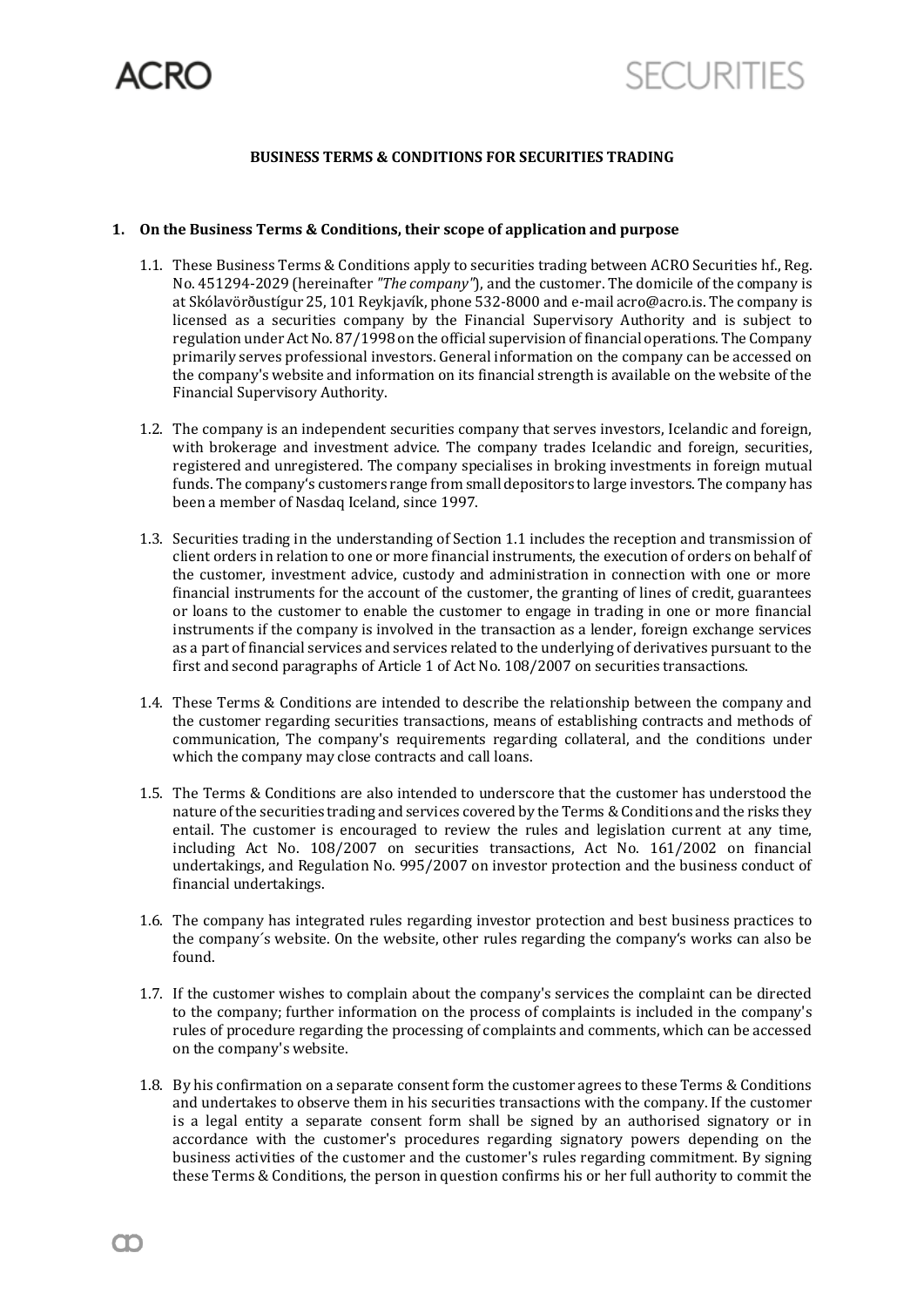customer on the basis of these Terms & Conditions and contracts entered into hereunder.

- 1.9. In the event of a discrepancy between these contract terms and a contract entered into separately, the provisions of that contract shall prevail except as otherwise expressly stated. These contract terms are standard and no deviation from them is generally permitted in respect of individual customers. Any inscriptions, deletions, additions or other modifications of the terms made unilaterally by the customer have no effect for the company.
- 1.10.By agreeing to these Terms & Conditions, the customer declares that he commonly has access to the internet and accepts the company´s rules regarding publishing information in regard to the relationship, on the website.

### **2. Authority to issue trading instructions**

- 2.1. Prior to the establishment of a business relationship the customer, in the case of a legal entity, shall send a list of the persons who are authorised to issue trading instructions to the company and the source of such authorisation. The appropriate powers of attorney shall be sent to the company and the customer shall ensure that trading instructions are given only by individuals who are duly authorised to commit the legal person, whether as agents or pursuant to a separate power of attorney. The customer warrants that the company has full authorisation to engage in business pursuant to instructions from the agents and holders of power of attorney from the customer and take measures in accordance with such instructions until such time as the company has received written instructions from the customer that the authorisation or power of attorney of an agent has been withdrawn.
- 2.2. The customer undertakes to notify the company promptly in the event of any changes in any power of attorney issued and delivered to the company. Furthermore, the customer undertakes, if the customer is a legal person, to notify the company immediately if there is a change in signatory powers, executive management and/or powers of procuration, if the objects of the legal person are changed and if any changes occur which may affect any contracts between the parties.

# **3. Disclosures by the customer**

- 3.1. According to Act No. 108/2007 on securities transactions the company is required to classify its customers into certain categorisations based on their expertise, nature and financial strength.
- 3.2. If the client wishes for a certain service, he is required to provide the company with the required information. Furthermore, the client declares that information about his knowledge, experience, investments, investment strategies and risk, are correct. The client shall also notify the company if any of that information changes.
- 3.3. The customer agrees that the company will as a main policy base its assessment on the nature of the customer and/or the information provided by the customer and that the company will not conduct an independent investigation of the customer's circumstances in excess of the documents that the customer provides.
- 3.4. The customer is also aware that the company may potentially not be able to provide him with the requested investment service if the customer provides incorrect or inadequate information.
- **4. Risk**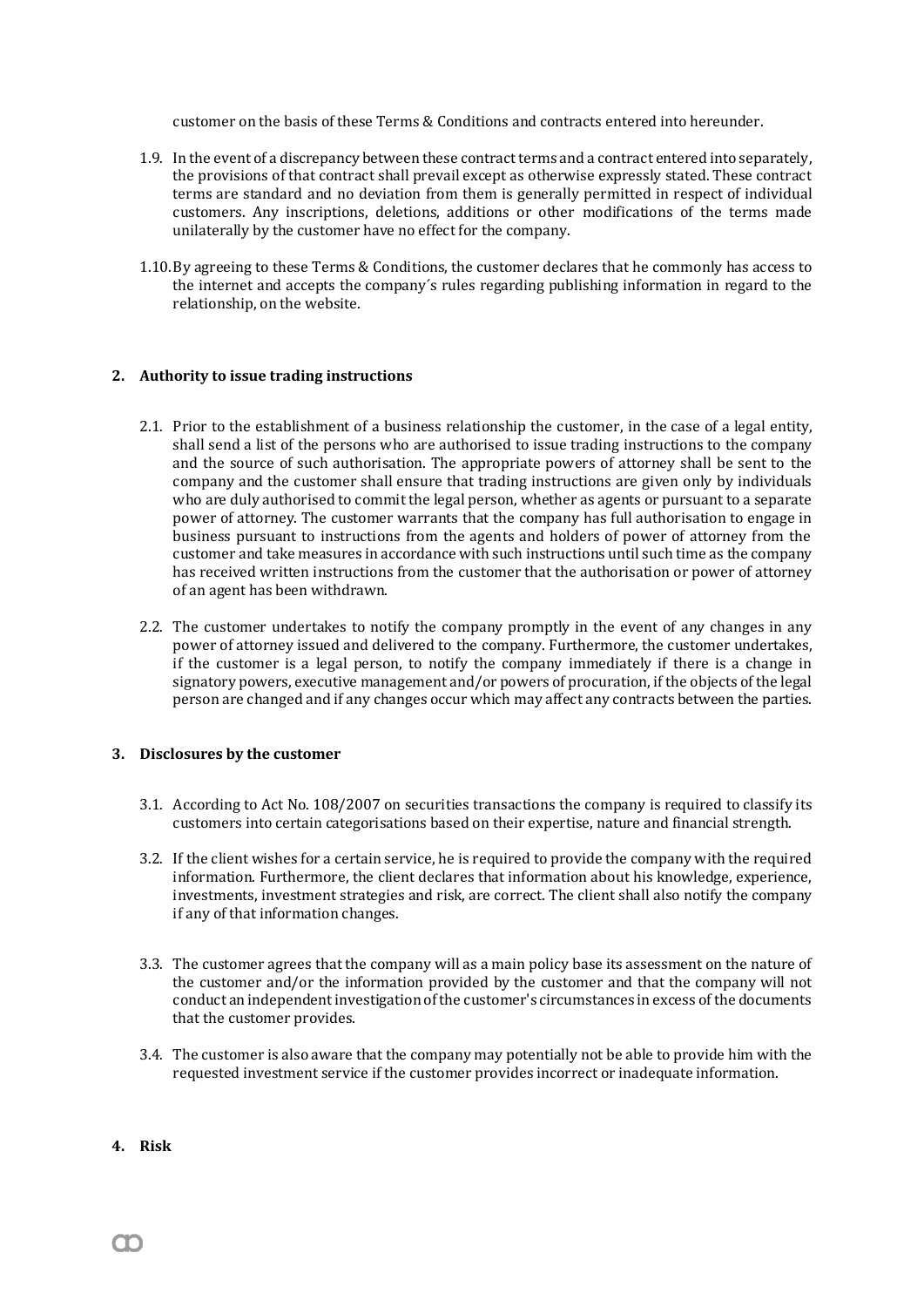- 4.1. The customer is aware that investment and trading in financial instruments carry risk by their nature. The customer is informed that it is imprudent to enter into contractual commitments or transactions without possessing a full understanding of the nature and extent of the risk involved. customers are advised to base their prospective investments on their knowledge and experience relating to financial instruments, their financial situation and investment goals.
- 4.2. By agreeing to these Terms & Conditions, the customer declares that he has, in an adequate manner, informed himself of the risk attached to the securities trading that he wishes the company to execute for him and/or on his behalf and the company will assume that the customer has informed himself of the risk and nature of the financial instruments in question prior to entering into business with the company.
- 4.3. An overview of the risk attaching to the securities trading and financial instruments available to the company's customers can be accessed on the company's website. The customer can also ask to have the overview sent by regular mail.

# **5. Execution of securities trades**

# General:

- 5.1. The company can provide the customer with services permitted in the company's operating licence at any given time.
- 5.2. Trading instructions shall contain the information necessary for the company to be able to carry them out. Trading instructions may be given either in writing or orally. The customer is permitted to send trading instructions to the company by e-mail, telefax, through a recorded telephone call or Skype for Business. The company cannot accept requests for trades through an unrecorded telephone call. A written request for a trade is considered received when it is read by a member of the company's staff. A request for a trade is binding for a customer from the time that it is received by the company, except as specifically agreed otherwise.
- 5.3. When the company receives trading instructions from the customer, or such instructions are delivered on behalf of the customer, or when a trade takes place, The company will handle the trade in line with the Company's procedural rules on best practices in the execution of trading instructions and in line with the customer's category. However, procedural rules on best practices in the execution of trading instructions and the provisions of these Terms & Conditions relating thereto shall not apply to trades of customers who are categorised as eligible counterparties unless this is specifically requested. The customer is free to provide specific directions of execution. The company is then required to attempt to provide services in accordance with those instructions.
- 5.4. Instructions shall be completed as early as possible with regards to current market conditions. The company performs instructions of comparable clients in the same way, in the order they are received and as quickly as possible, except when the company decides that the clients' interests are not safe. To secure the best outcome possible, the client's instructions can be combined with other instructions that the company receives. This does not prompt a notification to clients. In individual cases there is a possibility that this combination can lead to a worse outcome for the client.
- 5.5. If the company receives instructions from a client regarding trades within the Treaty on the Functioning of the European Union and the company decides it is not in the client's best interest to perform the instructions as they are received, the company will not publish the instructions officially unless the client wishes.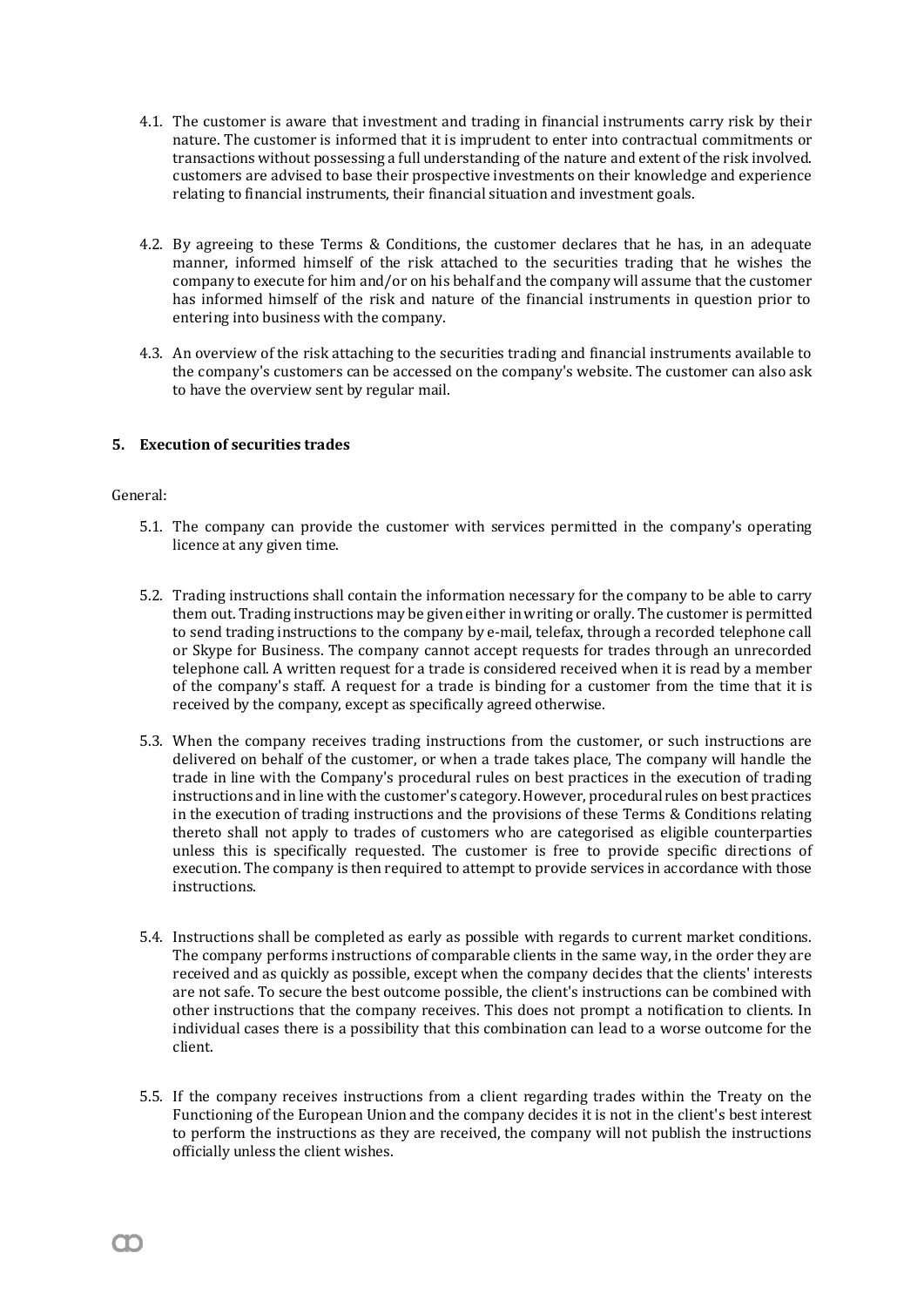- 5.6. The company confirms contracts unilaterally by a notification in a durable medium, unless the customer specifically asks for the confirmation to be sent by regular mail.
- 5.7. The customer undertakes to approve contracts with the company within two days of their establishment by his signature or by approval in a durable medium. If the customer does not raise an objection regarding the substance of contracts within two days, The company is permitted to consider the contract approved by the customer as if it were signed. If the customer raises an objection, his request, including recorded telephone conversation, communications through Skype for Business or e-mail, shall serve as proof of the terms of a trade.
- 5.8. The customer does not have a unilateral claim against the company as regards the actual execution of individual securities trades on the basis of these Terms & Conditions. The approval of the company's employees is required for the execution of all trades and the company may, at its sole discretion, approve or reject a request for a transaction. Furthermore, the company is permitted to limit the number and amount of trades that the Company agrees to process. The customer therefore understands, and confirms with his consent, that the company is permitted to refuse individual trades and that the substance of individual trades and contracts, including the leverage of the customer, as applicable, may differ depending on company, markets and market conditions. This also entails that the company is at all times permitted to deny a customer's request for a new or renewed contract without further explanation.
- 5.9. Furthermore, the company is permitted, at its discretion, to require any documents, information or collateral which the company considers adequate for a trade. The company is also permitted, at its discretion, to assess whether any submitted documents, information and or collateral are adequate.
- 5.10.The company does not provide personal investment advice except as specifically requested. General information on market conditions and exchange rate trends at any given time does not constitute personal advice to customers unless this is expressly stated. The company does not guarantee that general information supplied by the company will benefit the customer.

Customer purchases of financial instruments:

- 5.11.The customer undertakes to own, on the settlement date, a deposit on his charge account at the company, or an account he refers to, corresponding to the purchase price of financial instruments, in addition to cost and any taxes. The company is permitted to ascertain whether the customer has sufficient funds in his account for the completion of the trade or that his custodial account includes a financial instrument which shall then be set aside for the conclusion of the trade.
- 5.12.Payment shall be regarded as rendered to the company when it becomes available to the Company in its bank account. If a settlement does not take place on the settlement date due to insufficient funds on the charge account this shall constitute a substantial event of default, in which case The company is i.e., permitted 4 to dispose of the purchased financial instrument or any other financial instruments in the custody of the company toward the debt at relevant market price, at no cost to the company. The customer undertakes to pay any remaining balance and all cost incurred by the company from the sale and default.
- 5.13.The transfer of title to a financial instrument to the customer shall be carried out and registered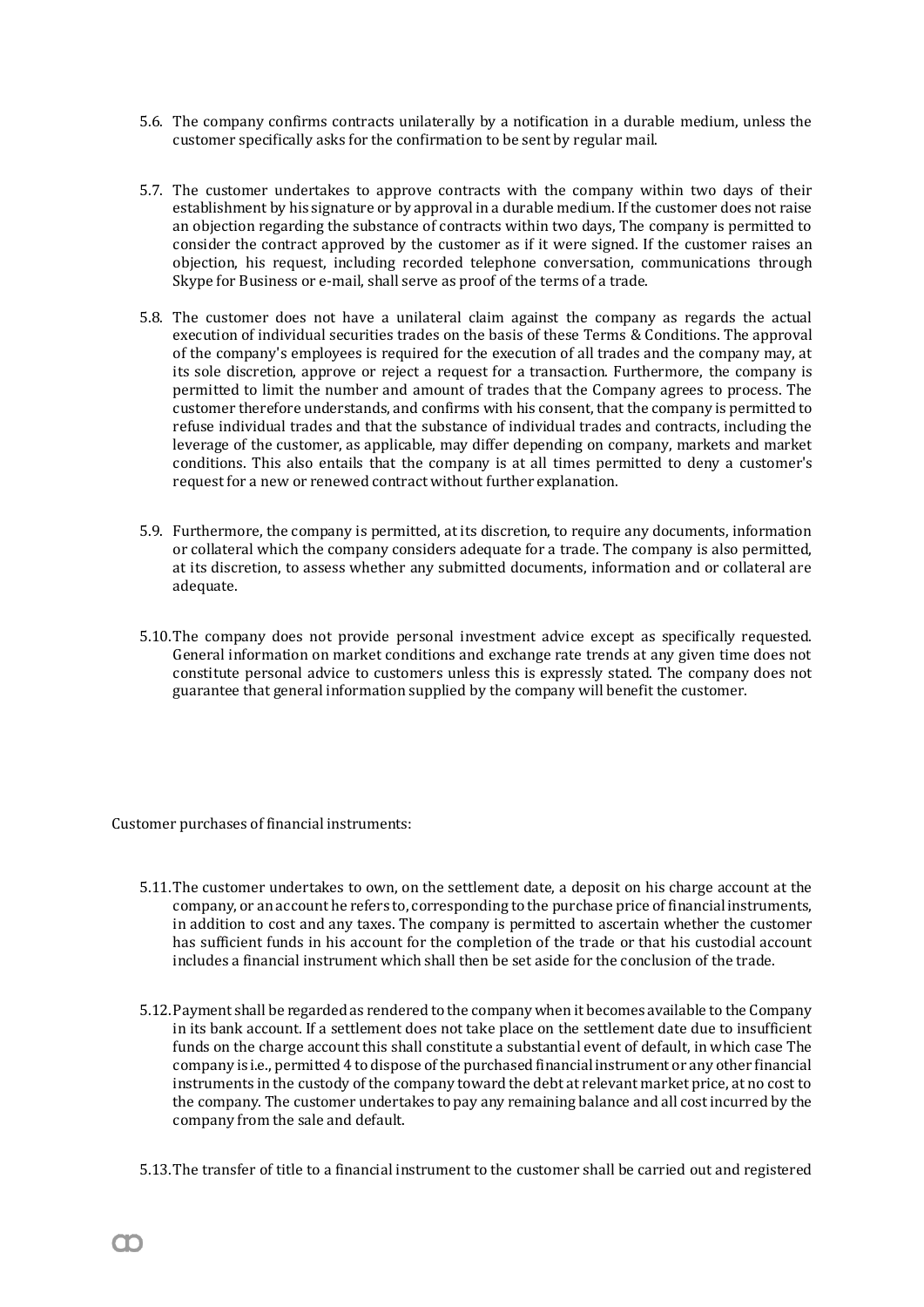by the company in line with the nature of the financial instrument and in accordance with Act No. 131/1997 on the electronic registration of title to securities, as current, and regulations established on the basis of that Act, except as otherwise provided by law, rules, the nature of the financial instrument or a separate written agreement. The company will in such cases act as an account operator for the customer in the understanding of that Act.

5.14.In cases where a financial instrument is placed in custody with a third party following a purchase, whether in electronic or paper form, the customer himself shall provide instructions to such party, and the customer shall then himself be responsible for the transfer of title.

Customer sales of financial instruments:

- 5.15.By agreeing to these Terms & Conditions the customer authorises the company to take any measures necessary to transfer financial instruments in his name which are specified in the customer's trading instructions in accordance with the provisions of law and rules on the registration and transfer of securities and other financial instruments without need for the customer's involvement. In the event of the customer's refusal to do so, the company may seek the assistance of the District Commissioner or District Court to take the action that the customer fails to take.
- 5.16.If the customer requests the sale of a financial instrument which is in the custody of the customer himself, the customer is required to ensure that the financial instrument in question is delivered to the company for custody as promptly as possible and in any case before the trade is to be settled. A financial instrument is regarded as having been delivered to the company when it is available to the company for disposal. The company is entitled to confirmation to the effect that the customer is the owner or is in a position to deliver the financial instrument in question.
- 5.17.In cases where the company has not received the necessary right of disposal to the financial instrument at the time when the settlement is scheduled to take place, the company has full and unlimited authority to purchase a financial instrument at market price or borrow the financial instrument in question at market price for the purpose of effecting the trade and settling it with the buyer of the financial instrument in accordance with the original instructions of the customer. The customer warrants that the above measures are to the complete indemnification of the company and that the customer will pay all costs, commissions and expenditures relating to such trades. The company is permitted, but not required, to take measures pursuant to this Section.
- 5.18.The customer shall compensate the company for any damage resulting from delays in the delivery of financial instruments, including any fines imposed by the trading platform, public body or other third party on the company or resulting from any claims from other parties who may possess a claim for compensation against the company following a default by the customer of his obligations.

Withdrawal of trading instructions, unclear instructions and cancelled trades:

5.19.The customer grants to the company unlimited authorisation to decide, at its own discretion, without consulting the customer and without any liability on the part of the company, to disregard or refrain from acting on instructions: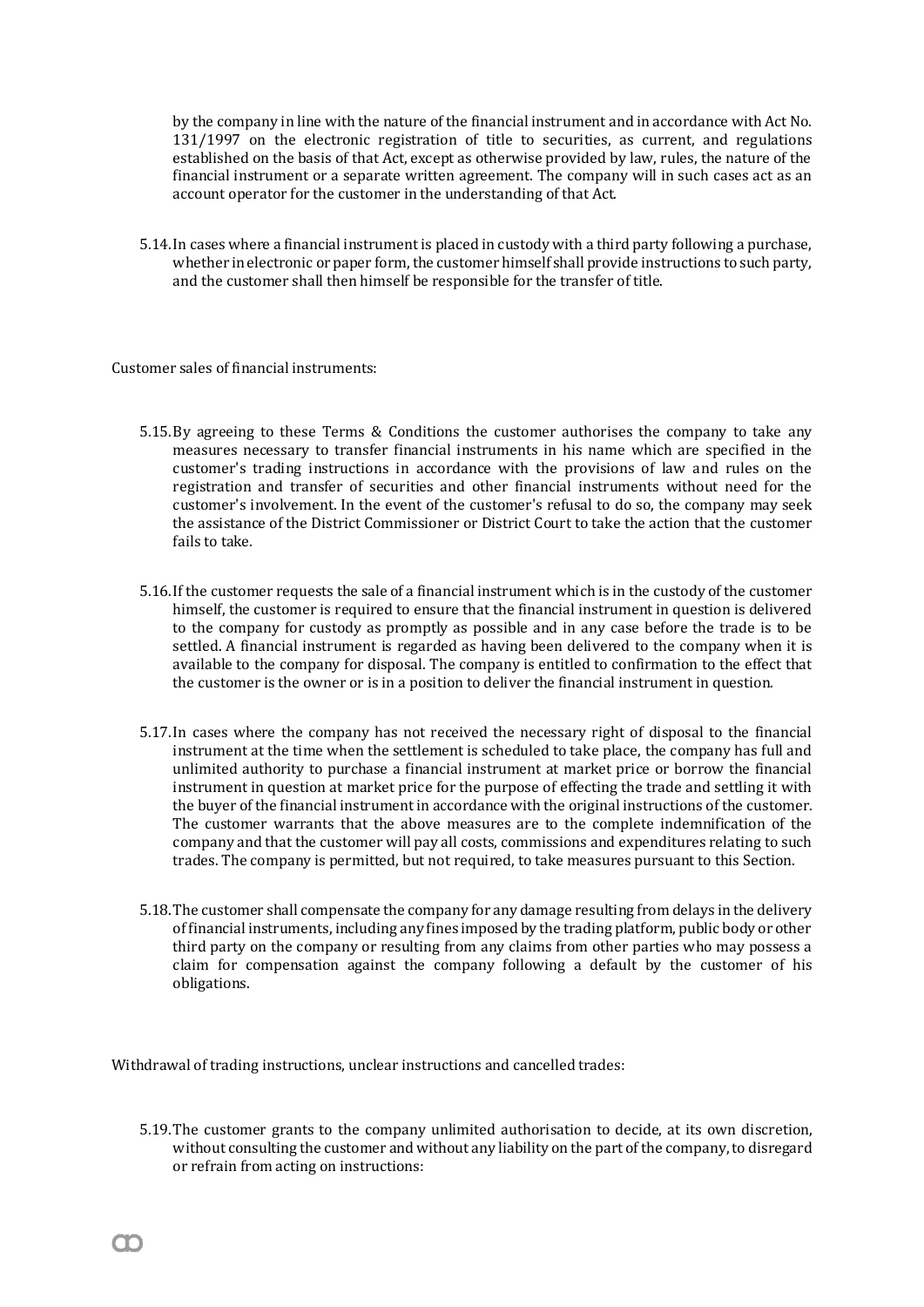- 5.19.1. If such instructions are cancelled or stopped by the market in question (stock exchange, regulated securities market or multilateral trading facility); or
- 5.19.2. If it appears evident that a bid is intended to have an improper impact on the price formation in the trading system of the stock exchange in question, the bid has no legitimate business purpose or is intended to delay or prevent access by other parties to the trading system; or
- 5.19.3. If the company is of the opinion, at its sole discretion, that instructions concerning a trade are unclear, inadequate, inadvisable, in conflict with other instructions or obviously wrong as a result of error/mistakes on the part of the company, the customer or a counterparty; or
- 5.19.4. If technical disturbances in a trading and/or settlement system could, in the opinion of the company, prevent the proper process of the trade; or
- 5.19.5. If the customer is in violation of law or the rules of the market in question; or
- 5.19.6. If market conditions change from the time that the customer sends or gives instructions on a trade and the instructions cannot be carried out.
- 5.20.Requests for trades or other instructions of the customer to the company are the responsibility of the customer. If a request for trading is made orally, e.g., by telephone, the customer shall bear the burden of proof that the request was sent, that the staff of the company exceeded the instructions or made decisions on which no instructions were given.
- 5.21.If the customer discovers that he has given instructions on a purchase or sale which are wrong or inadequate or not in line with his intent, the customer undertakes to notify the company promptly and the customer then grants to the Company full authorisation and discretion to assess whether it is possible to withdraw the instructions on trading in the market in question or trading platform.
- 5.22.The customer bears the full responsibility and risk of the proper delivery of trading instructions to the company. In the event that instructions from the customer are unclear or inadequate the company reserves the right, without any liability, to refuse to process the trade until the customer has corrected the instructions, provided explanations or modified them to the satisfaction of the company or to carry out the instructions as the company believes they should be understood in good faith. The customer agrees to acceptfull liability for any damage that the company may suffer as a result of an attempt to carry out instructions of the kind described above.

# **6. Custody of financial instruments, customers assets and nominee registration**

- 6.1. On the transfer of assets to the company or on the establishment of business with the company a custodial account will be opened in the name of the customer on the basis of these Terms & Conditions and an agreement on a custodial account, except as otherwise agreed. The company, or a company to which the company outsources custody services, will assume the role of custodian in accordance with the provisions of these Terms & Conditions and the custodial account agreement. The company shall ensure that the assets of the customer are kept separate from the assets of the company and ensure, to the best of its ability, that they are inaccessible to the company's creditors.
- 6.2. The company's custody of the customer's financial instruments is subject to the provisions of these Terms & Conditions and the custodial account agreement between the customer and the company.
- 6.3. The customer agrees that the company is permitted to use the services of a third party for the custody of the financial instruments and assets of the customer, such as another financial undertaking or clearing house, provided that that the customer's assets are kept in a separate account of the company which is opened on behalf of the customer or in the company's nominee account with a third party. The liability of the company for acts or omissions of the third party is subject to applicable laws, rules and regulations.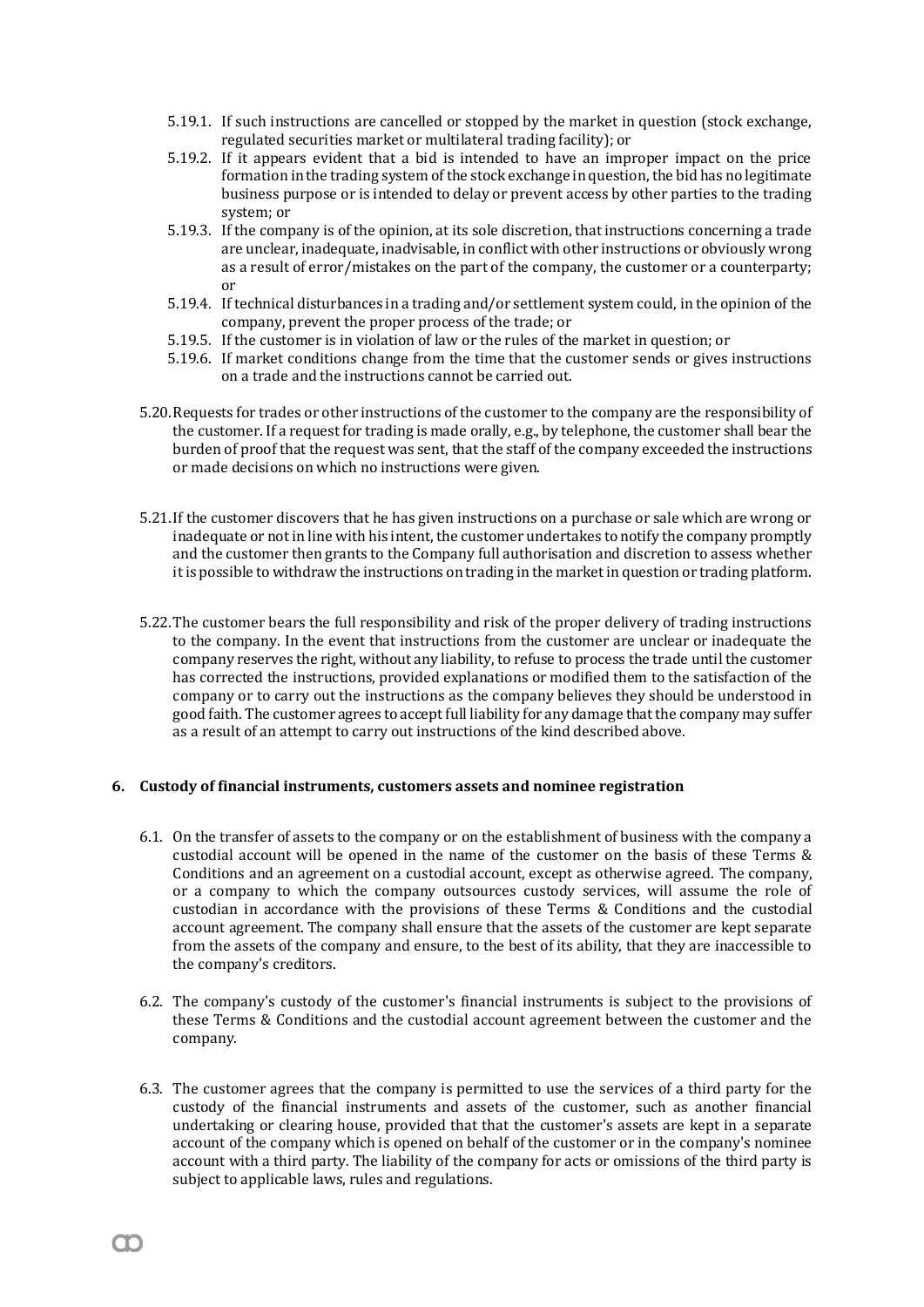- 6.4. The company's customers may request trades in financial instruments which are listed outside the European Economic Area. In such circumstances the assets of the customer, whether held in the customer's own account or the company's nominee account, may fall within the scope of legislation outside the jurisdiction of the European Economic Area, which may entail a different legal position for the customer.
- 6.5. In regard to the company's contracts with a third party about custody of financial instruments and securities, the financial instruments can stand as insurance to security settlements. In such circumstances, the third party, as custodial party, can have the right to net.
- 6.6. The company is permitted to deny the customer payment out of his custodial account if the customer owes charges or commissions for services rendered or if it appears evident that the company may be entitled to a right of netting against the customer's balance. Furthermore, the company is required to deny the customer payment from a custodial account in the event of suspicion of misuse of the account or if it appears evident that the customer may become insolvent if the payment is made. The company will notify the customer as promptly as possible of such denial.

# **7. Possessory lien**

7.1. The company holds a possessory lien on the securities in the customer's custodial account for payments to which the company may be entitled from the customer and which are due and payable.

### **8. Crediting of accounts and fees**

- 8.1. If a claim is not settled on its due date or as applicable, on the date of calling, the company may charge the customer's account with the company in the currency of the claim and thereby settle the original claim. The due date is determined either based on contract or normal settlement procedures. The same applies to accounts of the customer that the company has opened with a third party in connection with the customer's securities trading.
- 8.2. The company reserves the right to charge commissions and fees for services rendered pursuant to the company's tariff as current at any time. The company reserves the right to disclose to the customer new information on commissions and fees on its website. Fees and commissions shall be paid on demand, and the day of demand shall constitute the due date except as otherwise negotiated. By confirming these Terms & Conditions the customer agrees to such charges and authorises charging of his account in respect of such charges.
- 8.3. On the basis of its possessory lien on the customer's asset portfolio the company is permitted to sell individual financial instruments of the customer in the marketplace, resort to netting and use the proceeds from the sale for the payment of commissions and other costs.
- 8.4. The customer shall pay all public levies or taxes which may be imposed on the contract or payments pursuant to the contract at no cost to the company. If foreign securities carry stamp duty, this is added to the initial fee of the customer.

### **9. Mergers of companies, changes in the objects of companies, etc.**

9.1. In the event that the customer is a legal person and makes a decision to merge with another company or companies, to divide the company into two or more independent companies, change its activities so as to require amendment to the objects of the company as stated in its articles of association, or in the event of a substantial change in the ownership of the company (the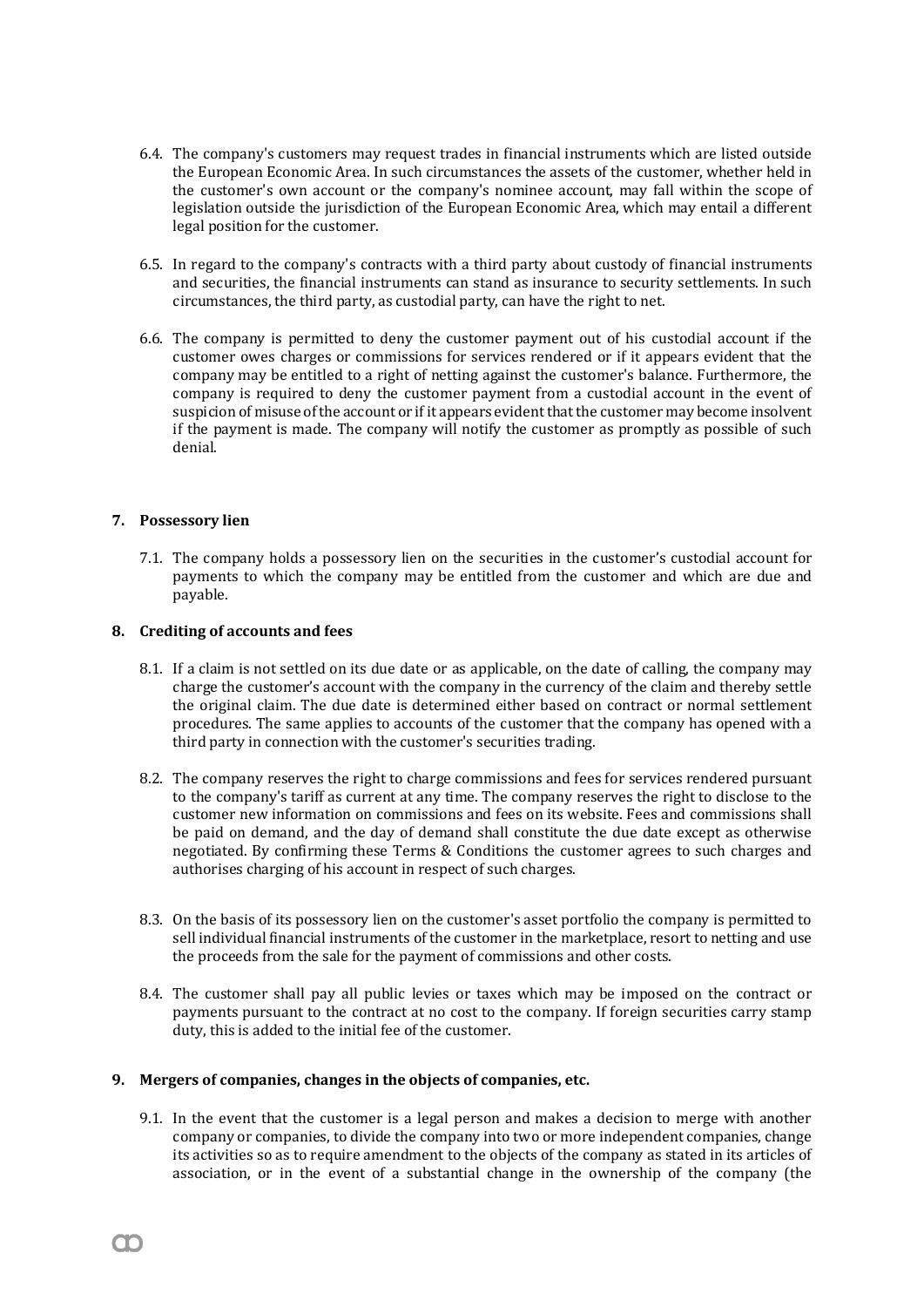customer), The company may terminate all contracts in effect between the parties if it is the opinion of the company that such changes will have a substantially negative impact on the operating conditions or financial position of the company/customer or its ability to meet its obligations.

9.2. The customer shall notify the company immediately of any such decision. The notice period for termination shall be fifteen (15) days from the date that the company notifies the customer of a decision to terminate. All contracts shall then become due and payable immediately following the notice period and a financial settlement shall take place without delay.

# **10. Collateral**

- 10.1.The customer may be required to provide collateral which the company regards as adequate to secure prompt and full payment, whether in respect of individual trades or contracts or as universal collateral.
- 10.2.The customer undertakes to sign all necessary documents relating to collateral.
- 10.3.Any assets delivered to the company shall stand as collateral for all debts and all financial obligations of the customer, now or later, to the company, in any form or currency that the obligations are or will be in, all at the discretion of the company, and whether principal, interest, index adjustments, losses, translation differences, default interest, collection costs or other cost whatsoever.
- 10.4.The company will assess the value of the collateral and its adequacy. The assessment of the company shall apply unless otherwise negotiated separately. In its assessment of collateral value, the company will take account, inter alia, of the market value of the assets in question, which will be revaluated on a regular basis. Since the market value of collateral can change without notice, particularly if collateral is pledged in the form of financial instruments, the customer is aware that a revaluation can result in a call for additional collateral.
- 10.5.If the customer pledges a deposit in a bank account as collateral the account shall specifically pledged to the company as collateral. In the event that the customer pledges an asset on a custodial account as collateral, the account shall be held in the company unless specifically agreed otherwise. Collateral pledged by the customer in the form of electronic securities shall be mortgaged in an SD account linked to the customer's custodial account with the company. If the customer submits securities in paper form as collateral the securities shall remain in the custody of the company. In the event that such securities (in paper form) are subsequently registered by electronic register of title, the confirmation by the customer on these Terms & Conditions shall constitute a power of attorney to the company to open an SD account in the name of the customer, transfer the securities to that account and register them as mortgaged to the company.
- 10.6.If a contract provides that the value of security must remain above a specified minimum, whether the criterion is the value of the security (e.g., collateral) or the value of the contracts secured (e.g., derivatives), and if the value of the security falls below the specified minimum, the customer shall provide additional security so that the contracted minimum is achieved.
- 10.7.If a contract does not specifically provide that the value of collateral shall always be in excess of a specific minimum The company is permitted at any time to require further collateral from the customer. If The company requests collateral or additional collateral, the customer shall comply with the company's request within two (2) banking days from the time that the company makes the request. However, substantial changes in market conditions may call for shorter notice, and in such cases The company is entitled to give shorter notice, even within the day, or to shorten a previously given notice.
- 10.8.The customer is not permitted to transfer, mortgage or dispose by other means of the collateral that he pledges to the company without the permission of the company.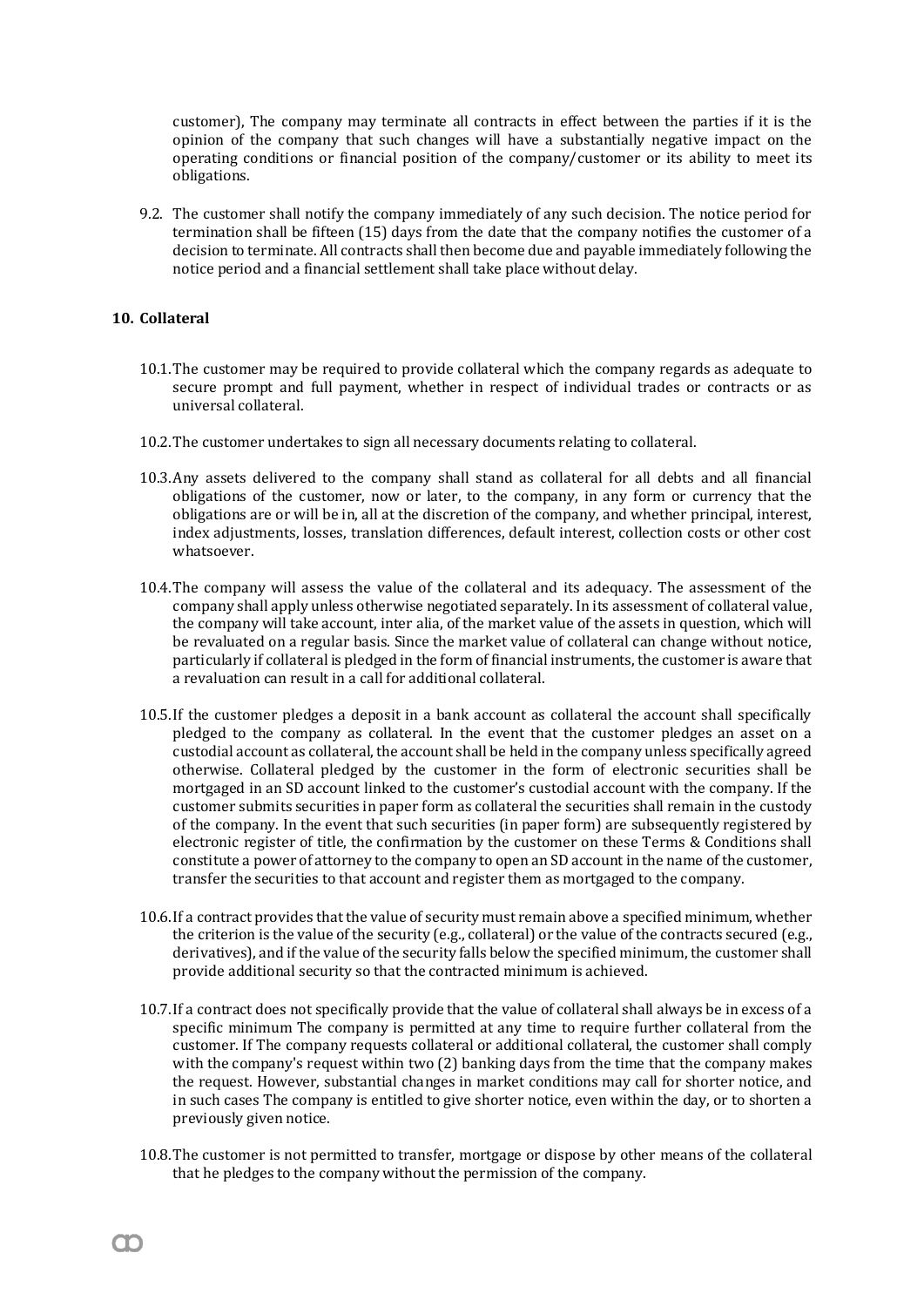10.9.Requests for collateral or additional collateral may be made by the company in writing, by telephone, by telefax or by e-mail. Notices to such effect shall be regarded as properly delivered if delivered to the email or fax number provided by the customer, unless it is obvious to the company that the notice has not been received. A notice given over the telephone is regarded as being immediately communicated to the customer.

# **11. Setting off (netting) of contracts**

11.1.Setting off is subject to the following:

- 11.1.1. If contracts falling within the scope of these Terms & Conditions entail mutual obligations to be discharged by means of the same payment on the same day, e.g., the same currency or same type of security, the company is permitted, without obligation, to net so that only the balance, if any, is paid.
- 11.1.2. If contracts falling within the scope of these Terms & Conditions entail mutual obligations to be discharged on the same day but not by the same payment, The company is nevertheless permitted, without obligation, to require netting, so that only the balance is paid, if any. If the payments are not in the same currency or of the same type, The company may convert the payment into Icelandic krona (ISK) or another agreed currency prior to netting.
- 11.1.3. If obligations of the customer under a contract falling within these Terms & Conditions are called, the company is permitted to net all its claims against the customer against any claims held by the customer in respect of the business relationship between the parties. In such an event the profit and/or loss of the parties relating to the parties' business shall be settled collectively and only the balance, if any, shall be paid.
- 11.1.4. If a number of trades or trades in unrelated financial instruments have been made for the customer on the same settlement date The company reserves the right to net the buying and selling amounts of the financial instruments in question on the settlement date and pay the balance to the customer or claim the balance from the customer.
- 11.2.Settlement pursuant to this Article, i.e., valuation of financial instruments and conversions, is subject to Article 12.
- 11.3. By his acceptance of these Terms & Conditions the customer agrees that a contract has been established with the company under Chapter V of the Act on securities transactions No. 108/2007 to the effect that the obligations of the customer and the company pursuant to derivative contracts, cf. Article 40 of the Act on securities transactions No. 108/2007, shall be balanced against each other, by netting, on renewal or default, suspension of payments, composition with creditors or bankruptcy, and that the contract shall remain in full effect notwithstanding the provisions of Articles 91 and 100 of Act No. 21/1991 on bankruptcy, etc.

# **12. Default and calling and enforcement authorisation**

- 12.1.. In the event of non-substantial default by the customer in respect of any commitment hereunder or under any trade or contract under these Terms & Conditions, the customer shall have two (2) days to remedy the events that led to the default. The period of grace shall be calculated from the time at which the event of default occurred.
- 12.2.In the event of substantial default by the customer under these Terms & Conditions, trades or contracts hereunder, in the opinion of the company, the company is permitted, without obligation to sell financial instruments in full or in part, call contracts of the parties in full or in part or close them without notice. Calling means that the closing date of a contract is advanced to the date of calling. Closure by means of a counter contract which eliminates market risk shall take place at normal value based on market price, market interest and the credit terms of the customer, as current. Calculation of any profit/loss shall take account of market conditions on the date of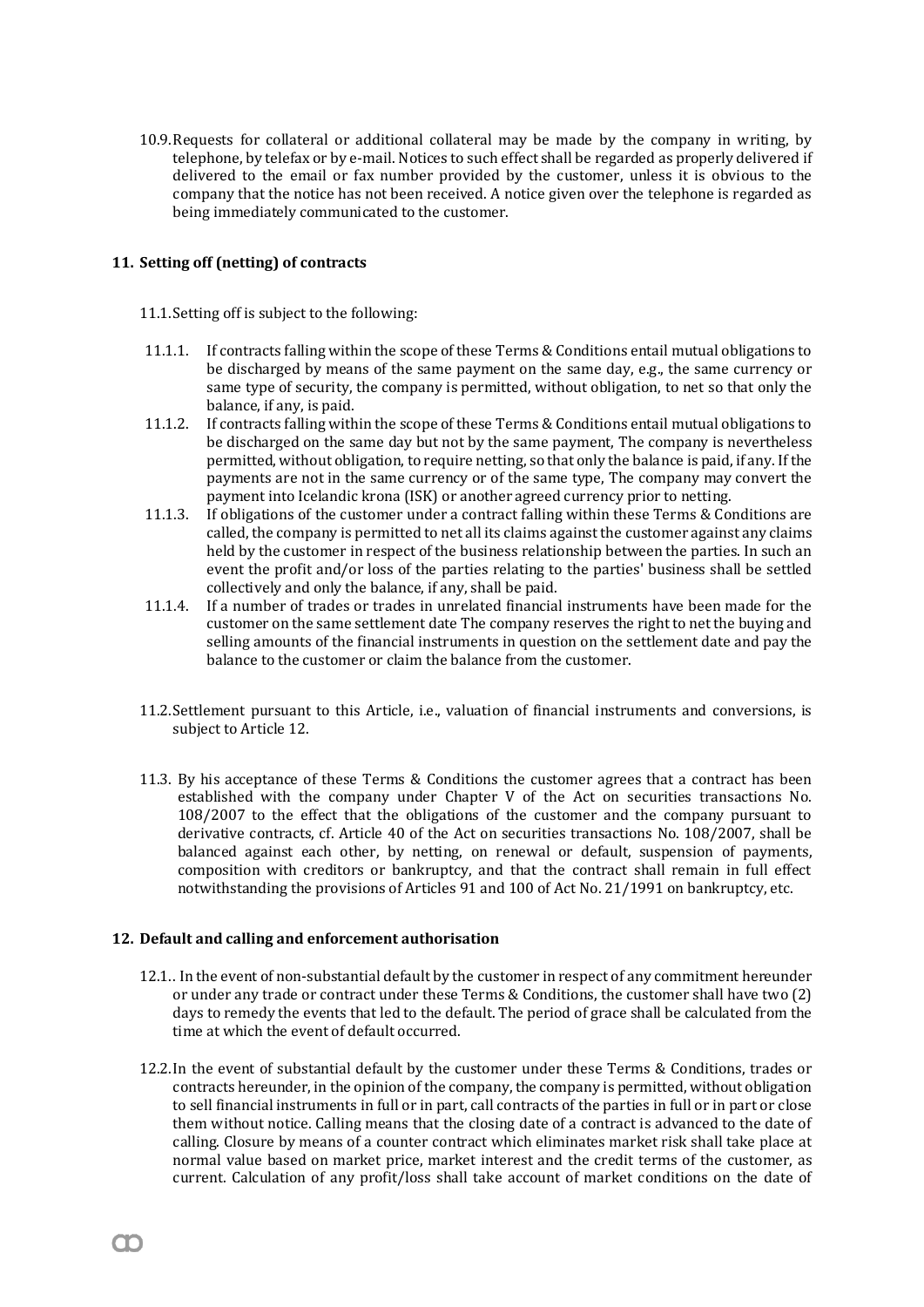calling.

- 12.3.The following events, without limitation, shall always constitute substantial events of default of obligations of the customer in the above understanding:
	- 12.3.1. The customer has not remedied an event of default within two (2) banking days, as provided in Section 12.1.
	- 12.3.2. The customer is in default of obligations to the company other than those falling within the scope of these Terms & Conditions and has not remedied the default within two (2) banking days from the time that the default began or is repeatedly in default of obligations to the company.
	- 12.3.3. The customer does not send to the company confirmation of a trade within 7 days from its date or before the due date if it falls within that time limit.
	- 12.3.4. The customer does not supply adequate collateral or additional collateral within the time limit set in Article 10.
	- 12.3.5. The customer is ordered by a court of law to pay a cash debt which is listed in the default register, the estate of the customer is subjected to attachment, the customer petitions for a moratorium on debts or seeks composition, enters into negotiations with creditors on partial or full relief from debts, petitions for bankruptcy proceedings (or statutory law permits or requires the submission of such a petition), a petition is submitted for the enforced auction of the customer's assets, a creditor responds to the payment difficulties of the customer by granting a debt restructuring loan, postponing payments on the loan or extending a loan period, or the financial situation of the customer is such that there is a significant likelihood that he will not be able to meet his obligations under these Terms & Conditions, or other events similar or comparable to those described above occur.
	- 12.3.6. The customer neglects his disclosure obligations pursuant to these Terms & Conditions or provides false or inadequate information.
	- 12.3.7. The customer does not discharge his payment obligation on the settlement date of a security, contract or financial instrument.
	- 12.3.8. The customer does not prove his identity by submitting the documents and papers required, as provided in Article 8 of Act No. 64/2006 on measures against money laundering and terrorist financing.
- 12.4. The company will notify the customer when his obligation has been called or a contract closed as a result of substantial events of default. Such notification shall be sent in accordance with Sections and 14.2.
- 12.5. In the event of the setting off, calling or closure of a contract/contracts, the company will assume responsibility for the calculation of the profit/loss of the customer from the contract/contracts in question and the market value of collateral, see Section 12.6. The company shall send this calculation to the customer in accordance with Section 14.2.
- 12.6. If obligations of the customer are called the company is fully authorised, without further notice, to seek enforcement of all its claims in any manner, at the discretion of the company, e.g., by seeking enforcement of its claims through the collateral pledged by the customer (i.e., on grounds of possessory lien, cf. Article 7). The company may decide, at its sole discretion, whether to seek enforcement of all the collateral pledged or any part of the collateral, and, if the latter, in what order. Thus, the company is permitted, inter alia:
	- 12.6.1. To attach any pledged cash.
	- 12.6.2. To have the pledged property sold at an enforced auction for satisfaction of the debt without prior adjudication, arbitration or attachment pursuant to Article 6 of Act No. 90/1991 on enforced auctions, to the extent necessary for the company to receive payment in full; or
	- 12.6.3. Sell in the market or take over assets at its own discretion to the extent needed to settle the claims of the company. The price of the assets shall be based on their market price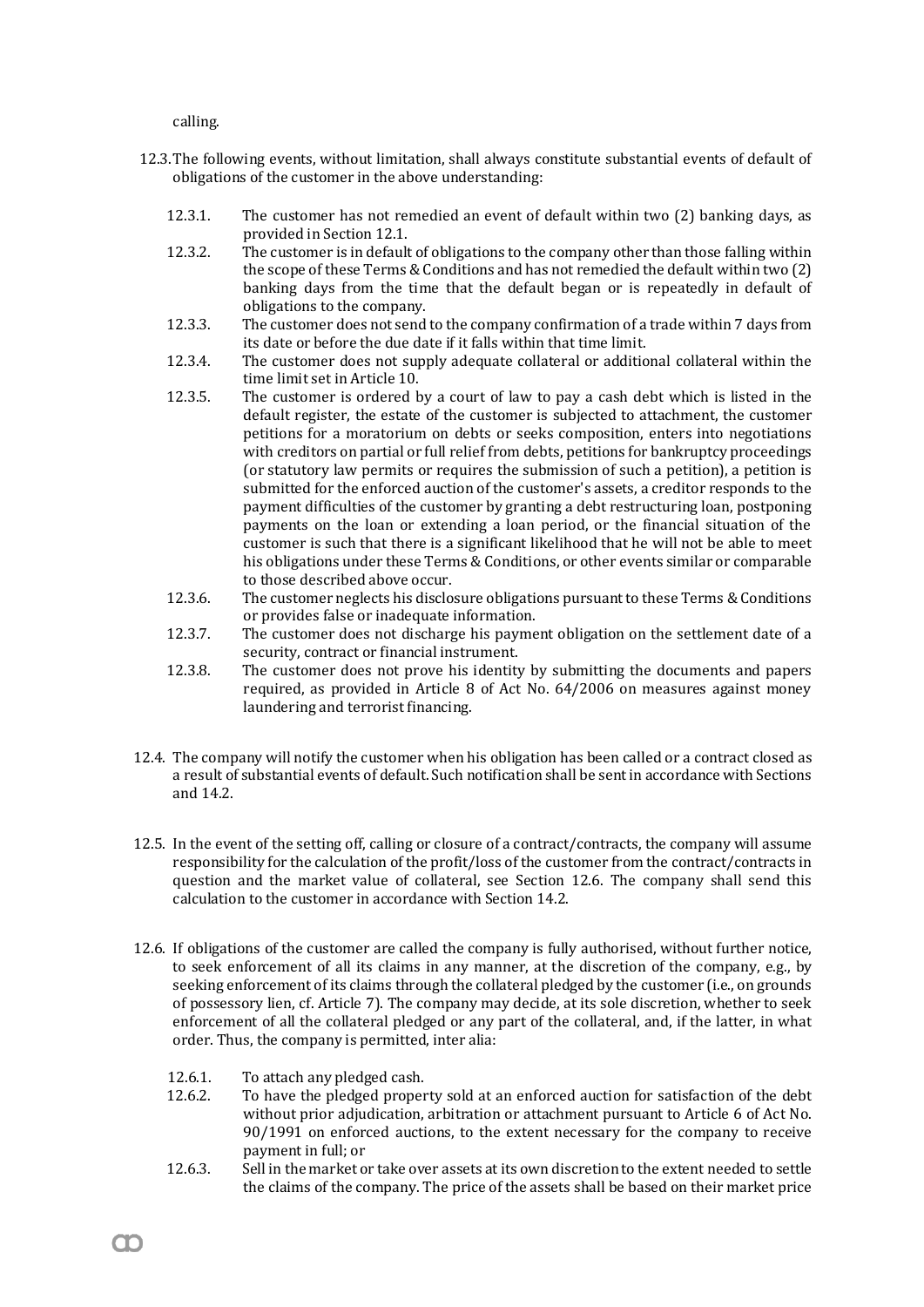on the day that the company decides to exercise its option. The assessment of the market value of financial instruments listed in a securities exchange shall be based on the closing price in the securities exchange in question on the day before the assessment. If the price formation on that day was unnatural in the opinion of the company, the assessment may be based on the closing price of more 10 banking days, taking into account the trading volume of the instruments on separate days. In assessing the market value of unlisted securities, the company shall conduct a valuation taking into account the price that leading financial undertakings doing business with the company involving the securities in question are paying for them.

- 12.7.In the event that the customer is in substantial default of his obligations to the company, the customer agrees that the company has full and unlimited authority to endorse the financial instruments of the customer, sign receipts for all payments and take any action needed that the company considers advantageous. In the event that any further action on the customer's part is required in order to effect a transfer of title to any financial instruments, e.g. by the delivery of any necessary documents, the customer undertakes to make all necessary arrangements to this end; in the event of any failure by the customer to do so, The company may seek the assistance of the District Commissioner or District Court of Reykjavík or other competent authorities, domestic or foreign, to effect the performance of the obligations neglected by the customer.
- 12.8.The company may, without obligation, convert claims in foreign currencies into Icelandic krona (ISK) on the date of calling, or, as applicable, on the due date of the claim or later. Such conversion shall be based on the posted buying price of the Central Bank of Iceland at 11:00 a.m. on the day of settlement.
- 12.9.The customer shall pay default interest on the company's claim as of the date of calling, as follows:
	- 12.9.1. The amount of a called or due and payable claim shall carry default interest in accordance with paragraph 1 of Article 6 of Act No. 38/2001 on interest and indexation from the due date until the date of payment. It is of no relevance whether the amount of the claim is in Icelandic krona (ISK) or foreign currency or whether the company has decided to convert the amount into Icelandic krona (ISK). If a specific agreement has been made regarding default interest in a contract on a trade the provisions of that contract shall apply. Unpaid default interest shall accrue to the principal every 12 months, for the first time 12 months after the first date of default.
- 12.10. In the event of default by the customer on his obligations hereunder, the customer undertakes to pay to the company, in addition to interest and/or default interest, any costs incurred by the company as a result of the default, litigation costs or other court costs, counsel's fees or other expenses payable by the company, together with other legal costs resulting from collection pursuant to these Terms & Conditions, in addition to any cost pursuant to the company's tariff.
- 12.11. In cases where the above measures are insufficient to pay all the company's claims on the customer, the customer undertakes to pay in full the entire balance of any unpaid claims.

### **13. Liability for contracts, declaration of indemnity, force majeure**

13.1.The acceptance by the customer of these Terms & Conditions constitutes a declaration to the effect that he understands that the transactions he may engage in with the company and falling within the scope of these Terms & Conditions can involve particular risk. The customer should therefore seek advice from outside experts if he feels such advice is needed. If the customer seeks the opinion of the employees of the company and they provide an opinion on the basis of such a request, it is reiterated that any opinion expressed by the employee in response to such a request is merely the opinion of that employee and may change without notice.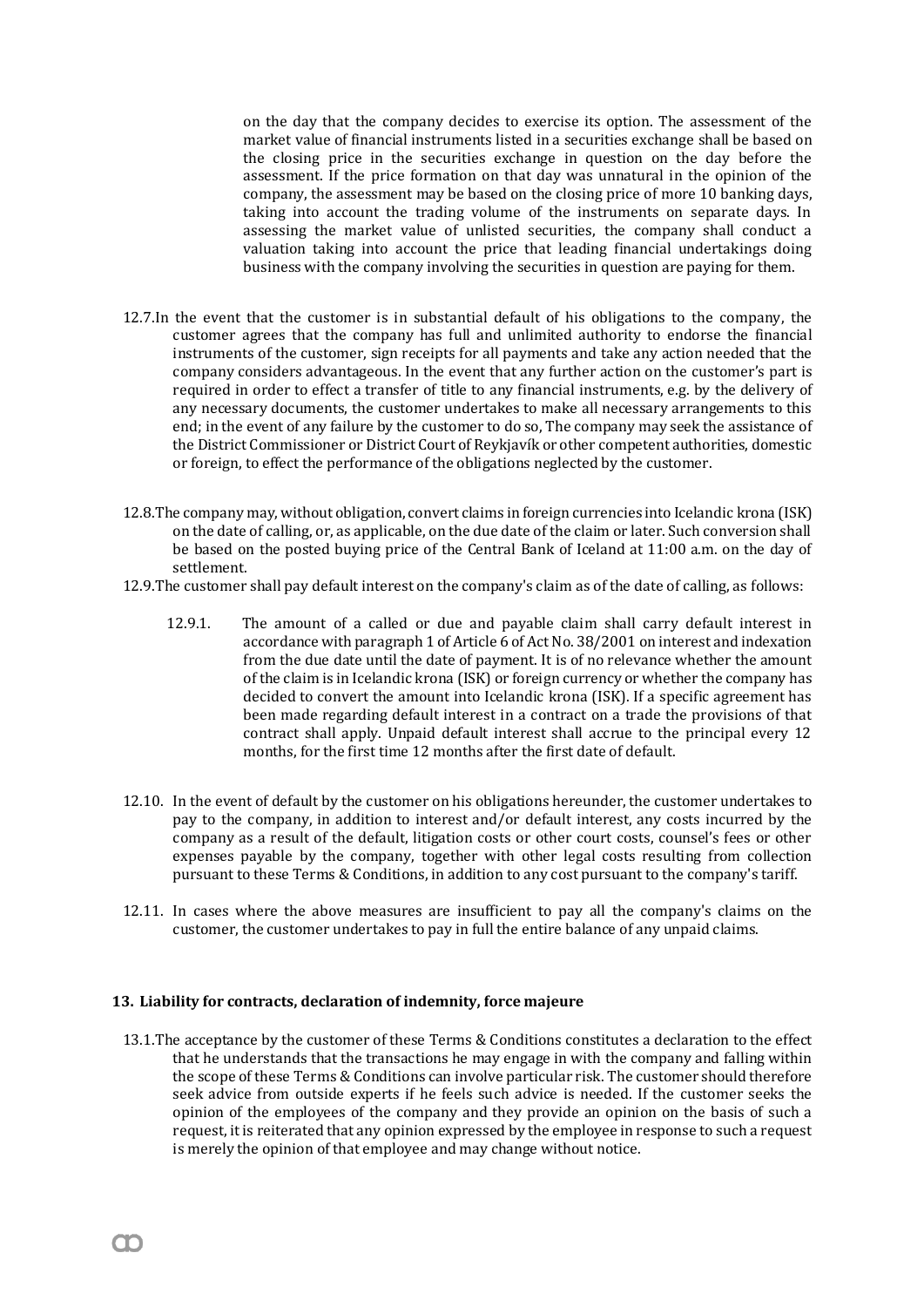- 13.2.The customer is aware that trading by the company under these Terms & Conditions does not include tracking or asset management for the customer. This means that the company does not guarantee alerts to the customer regarding the position of contracts or their closing at certain limits unless such services have been specifically negotiated with all the specific and general reservations that may apply at any time. It is therefore entirely the responsibility of the customer to monitor the position and trends of the contracts he has concluded with the company.
- 13.3.The company is not liable for any direct or indirect damage suffered by the customer as a result of price changes following calling, e.g., if the customer would have made a profit on the price trend if the contract had not been called.
- 13.4.Since market conditions can change significantly in a short time, The company cannot guarantee that a customer's instructions regarding the effecting of a contract or a trade can be processed at the requested price. The company is not responsible for any damage or loss suffered by the customer as a result of a request for a contract or individual transaction being processed at a less favourable price than assumed in the instructions, e.g., as a result of price trends during the time that it takes to process the request.
- 13.5.The company is not liable if the customer is in default of his obligations to the company and the company therefore enforces the collateral or exercises the provisions available to it and the collateral is sold or enforced by other means at a lower price or rate than the customer may have anticipated.
- 13.6.The company is not liable for any direct or indirect losses or damage suffered by the customer if a tax collectible from the customer is not collected or incorrectly collected. In the event of a tax and/or public levy being imposed on a contract or individual transaction falling within the scope of these Terms & Conditions, the customer shall pay such additional charges.
- 13.7.The company is not liable for any direct or indirect damage or loss that the customer may suffer directly or indirectly as a result of the failure of the equipment or computers of the company, or for other similar reasons, e.g., in the use of a postal service, telephone, telex, telefax or e-mail. Furthermore, the company s not liable for damage or losses caused directly or indirectly as a result of the information or actions of any third party.
- 13.8.The company is not liable for any direct or indirect damage or losses resulting from events of force majeure, such as war or impending armed conflict, terrorism, natural disasters, strikes, lockouts, closures of borders or trading bans or embargos.
- 13.9.In the event of a substantial change in the business terms of the company as a result of events for which the company cannot be held responsible, e.g., changes in loan markets, government decisions, war, nuclear accidents or other incidents that can be classified as events of force majeure, with the result that the company is unable to obtain loan funding for securities transactions or contracts falling within the provisions of these Terms & Conditions on similar terms as those anticipated on the negotiation of the contract, The company may, following prior notification of the customer, call in balances of loans with seven days' notice. The same applies in the event of significant changes for the worse in the business terms of the State Treasury on overseas credit markets.
- 13.10. The company is not liable for any direct or indirect damage or losses resulting from events of a political, social, financial or economic nature which are likely to prevent, terminate or disrupt in part or in full the services provided by the company, even if such events are not classified as events of force majeure.
- 13.11. The company is not liable if financial instruments do not return the yield anticipated by the company or the customer or if currency trends do not develop in the manner that the parties may anticipate. Furthermore, the company is not liable if it does not prove possible to buy or sell the financial instruments or currency that the customer has requested to buy or sell in the price range requested by the customer.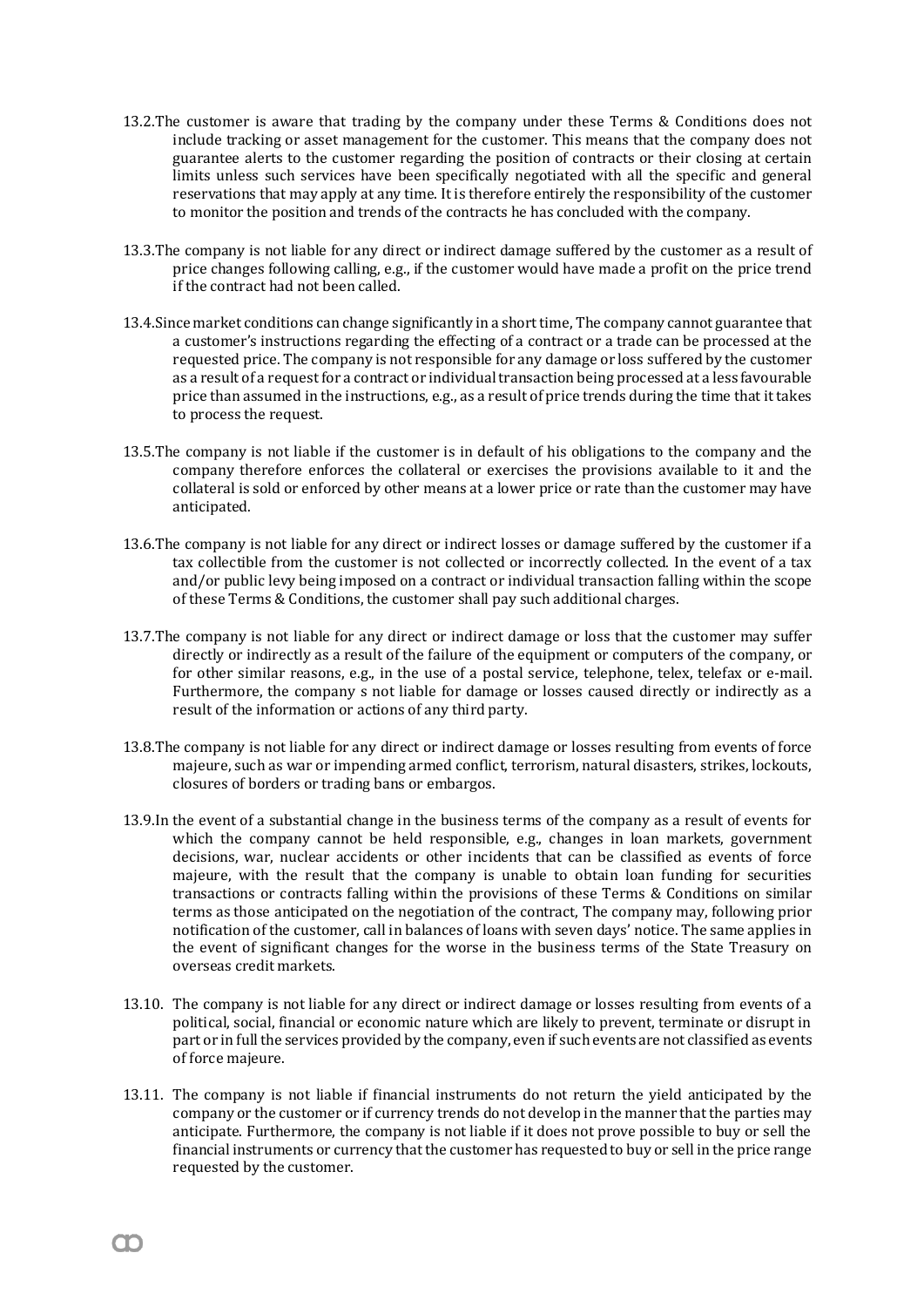### **14. Statements and disclosures**

- 14.1. The company shall send to customers a trade slip regarding each securities trade carried out by the company for customers on the basis of these Terms  $&$  Conditions as promptly as possible after the execution of the trade. The company will send such notices in a durable medium unless delivery by regular mail has been requested. If the customer has not commented in writing on a trade slip or statement within fifteen (15) days from their date The company will assume that the information they contain is correct, except in the case of obvious errors. In the event of errors, they shall be corrected and a notice sent to such effect.
- 14.2. In the event of the calling of a contract, or if the customer defaults on a payment on its due date, the company shall send to the customer a notice concerning the company's calculation of the payment obligation and, as applicable, the value of any enforced collateral. The notice shall be sent within twenty-one (21) days from the due date, calling date or enforcement date of collateral.
- 14.3. The customer is required to notify the company immediately of any circumstances that may affect the business relations of the parties, including any actual or foreseeable default or any events which could result in default, whether pursuant to these Terms & Conditions or any other terms or agreements between the parties. The customer is also required to notify the company if he becomes an insider in a listed company or if other similar circumstances restrict the permission of the customer to trade in certain financial instruments.
- 14.4. The customer shall, at the request of the company at any time, deliver to the company any information regarded by the Company as necessary with regard to the financial situation of the customer and/or his knowledge or experience of trading.
- 14.5. The customer warrants with each request relating to foreign financial instruments that all foreign financial instruments which he, or others acting under his authorisation, may trade in with the intermediation of the company are his personal property and that he is the beneficial owner.
- 14.6. The company will not publish announcements regarding company operations especially. Company operations are operations that lead to changes of the financial commitment of companies, dividend payments etc. The client declares that he is responsible for monitoring announcements of such company operations and that his decision to take part in such operations is his responsibility. The client shall inform the 3rd party which covers his participation.
- 14.7. On the demise of a customer, or dissolution if the customer is a legal person, The company shall be notified and a duly authorised party shall inform the company of the disposal of the rights and obligations of the customer. If The company has not received information from such party within five (5) banking days from the demise or dissolution of the customer, previously given information, e.g., concerning authorisation to represent the customer, shall be regarded as correct, and in addition The company is permitted, without obligation, to call and/or close the contract(s) of the customer with the company. The company is not liable for any loss that may result. Furthermore, the company reserves the right to refuse to carry out instructions if there is the least uncertainty as to who should be entitled to make decisions relating to the rights and obligations of the customer following his demise or dissolution, and the company accepts no liability for any losses which may result from such a refusal.
- 14.8. By confirming these Terms & Conditions the customer declares that the company is permitted to maintain all communications with the customer in writing, by telephone, by telefax, e-mail or through the access-controlled service page of the customer on the company's website or through the company's website. The customer accepts the risk inherent in electronic communications, including the risk that an e-mail message may not be delivered in time and the possible risk to confidentiality in such communications. Communications shall be regarded as having taken place if a request to carry out a certain trade has been received through an e-mail address or telefax that the customer has supplied, unless it is clear to the company that the information has not arrived, e.g., through a responding message saying that the e-mail address is no longer active. The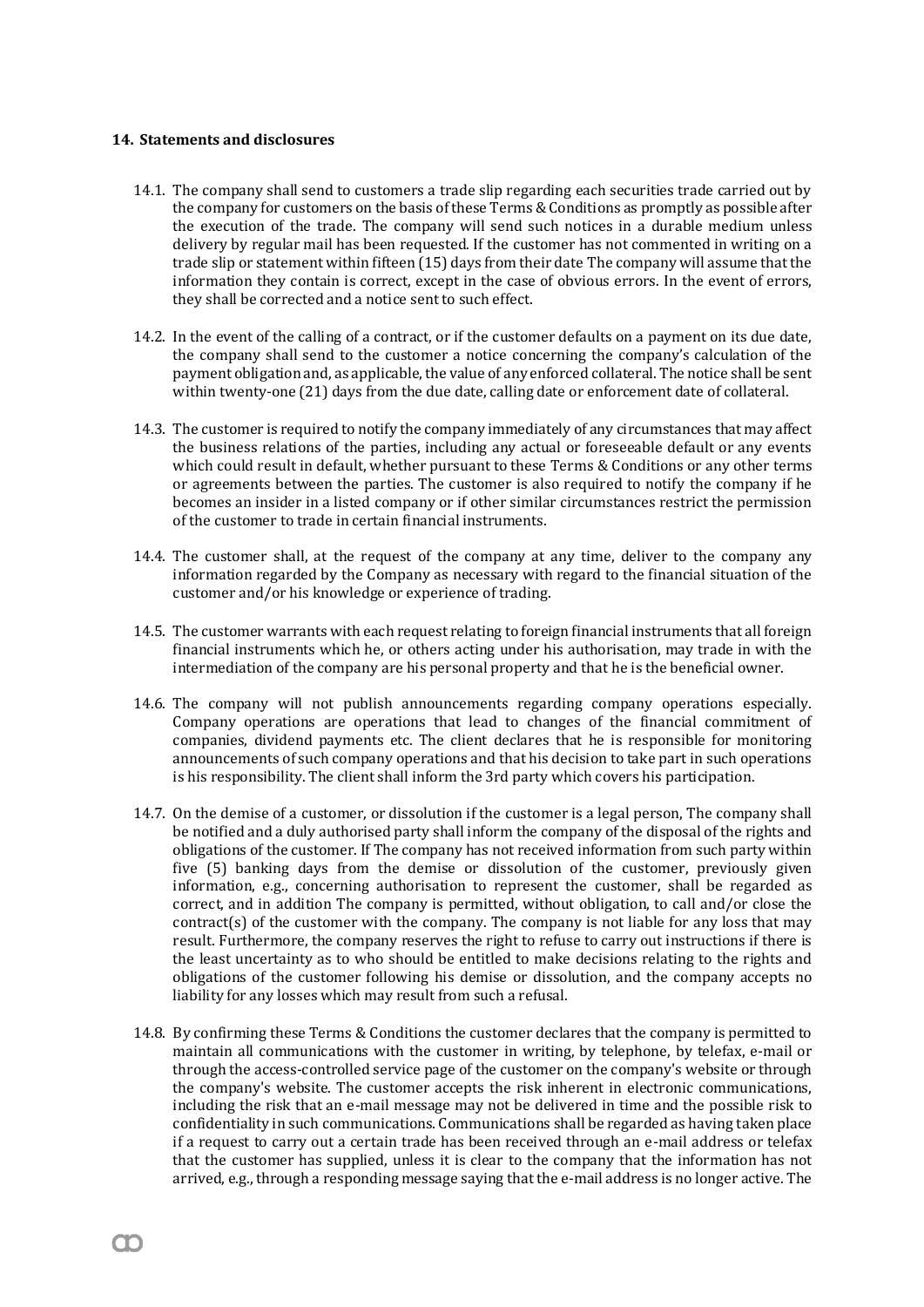customer agrees by his confirmation of these Terms &Conditions that the supplied e-mail address is the e-mail address of the customer which he accesses daily and reads the e-mail messages received.

- 14.9. The customer is held responsible if his server/telefax machine does not deliver his e-mail/telefax, e.g., as a result of a malfunction in the computer system/telefax machine. The customer shall notify the company promptly of any change in his address, telephone number, e-mail address or other comparable information. A written request is considered received when it is read by a member of the company's staff.
- 14.10. The company will send to customers further statements and information on services provided as stipulated by law or, as the customer may request, in a durable medium.
- 14.11. By confirming these Terms & Conditions the customer declares that the company is permitted to disseminate information that specifically concerns the customer, such as amendments and updates of the rules on best practices, the policy to prevent conflict of interests and amendments to these Terms & Conditions with notification on the company's webpage or in a durable medium. The customer can receive such documents by regular mail if requested.

# **15. Measures against money laundering and terrorist financing**

- 15.1.In order to comply with Act No. 64/2006 on measures against money laundering and terrorist financing the company is required to obtain information on the customer. If the customer is an individual and has not, at the time of acceptance of these Terms & Conditions, previously entered into business with the company, the customer shall prove his identity by filling in and signing a form regarding the start of business and supply the requested documents. Also, if the customer is a legal person and has not, at the time of acceptance of these Terms & Conditions, entered into business with the company, the customer shall prove his identity by filling in and signing a form regarding the start of business and supply the requested documents, including information on his business activity and the identity of the persons who are authorised to enter the legal person in to binding obligations to the company. Persons empowered to bind the customer shall prove their identity by presenting personal identification documents.
- 15.2.The company reserves the right, furthermore, to require further documentation concerning the customer and the funds intended for custody by the company or for use in transactions with the company.
- 15.3.By accepting the Terms & Conditions the customer confirms that the funds delivered by him or her to the company, are owned by him. If the customer, at the start of business or later, wishes to submit funds owned by other persons, the customer shall notify the company in writing and the company may then request all the necessary documentation. The same applies if there are changes in the information or documents supplied by the customer to the company in accordance with the above.
- 15.4.In other respects, reference is made to the company's rules on measures against money laundering.

#### **16. Recording of telephone conversations, storage and preservation of data**

16.1.For the purpose of ensuring the security of the customer and the company, and also as a means of correcting possible misunderstandings, the customer understands that business telephone calls with the company may be recorded without specific notification each time, and the customer confirms, by accepting these Terms &Conditions, that he is fully aware that this may be done. The same applies to conversations through Skype for Business.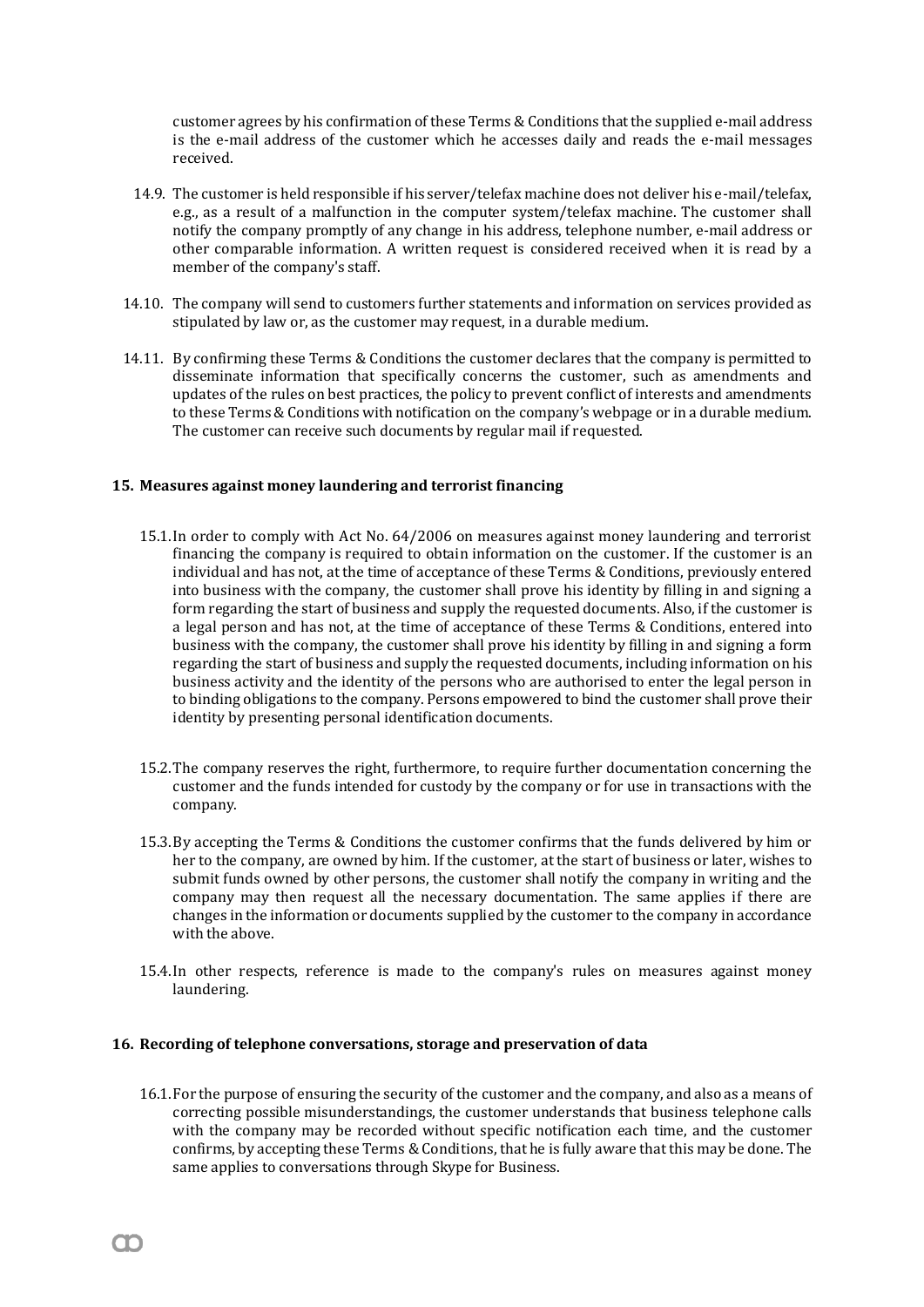- 16.2.Telephone recordings are made in compliance with the provisions of Article 48 of the Telecommunications Act No. 81/2003.
- 16.3. By his confirmation of these Terms & Conditions the customer agrees that recorded conversations may be submitted in court as evidence in the course of legal proceedings or in other circumstances in the event of a dispute regarding the substance of communications between the parties, e.g., as regards the conditions and/or execution of a trade. In other respects, the company shall treat recorded telephone conversations in the same manner as other information which is subject to secrecy pursuant to Articles 58 to 60 of the Act on financial undertakings.

### **17. Protection of privacy and processing of personal data**

- 17.1.It is necessary for the company, and the company is required by law, to process personal data concerning its customers to perform its role as a financial undertaking and in order to ensure security in financial services. The company will be generally responsible for processing and handling of personal data. The information in question includes name, ID number, address and information on individual trades of the customer.
- 17.2.By accepting these Terms & Conditions the customer permits the company to process personal information regarding the customer. In processing personal data, access is restricted to employees of the company on a "need to know" basis.
- 17.3.According to the Act on personal privacy and the processing of personal data the customer is entitled 14 to know about the personal information that is processed or has been processed by the company. The customer is also entitled to have false or misleading personal information corrected or deleted.
- 17.4.In other respects, reference is made to the company's rules on the processing of personal information on customers.

### **18. Protection of privacy and processing of personal data**

- 18.1.It is necessary for the company, and the company is required by law, to process personal data concerning its customers to perform its role as a financial undertaking and in order to ensure security in financial services. The company will be generally responsible for processing and handling of personal data. The information in question includes name, ID number, address and information on individual trades of the customer.
- 18.2.By accepting these Terms & Conditions the customer permits the company to process personal information regarding the customer. In processing personal data, access is restricted to employees of the company on a "need to know" basis. According to the Act on personal privacy and the processing of personal data the customer is entitled to know about the personal information that is processed or has been processed by the company. The customer is also entitled to have false or misleading personal information corrected or deleted.
- 18.3.In other respects, reference is made to the company's rules on the processing of personal information on customers.

### **19. Various Provisions**

19.1.These Terms & Conditions, and any contracts entered into on the basis of these Terms & Conditions, are subject to Icelandic law. In the event of any dispute relating to the interpretation of these Terms & Conditions or any contracts entered into on the basis of these Terms &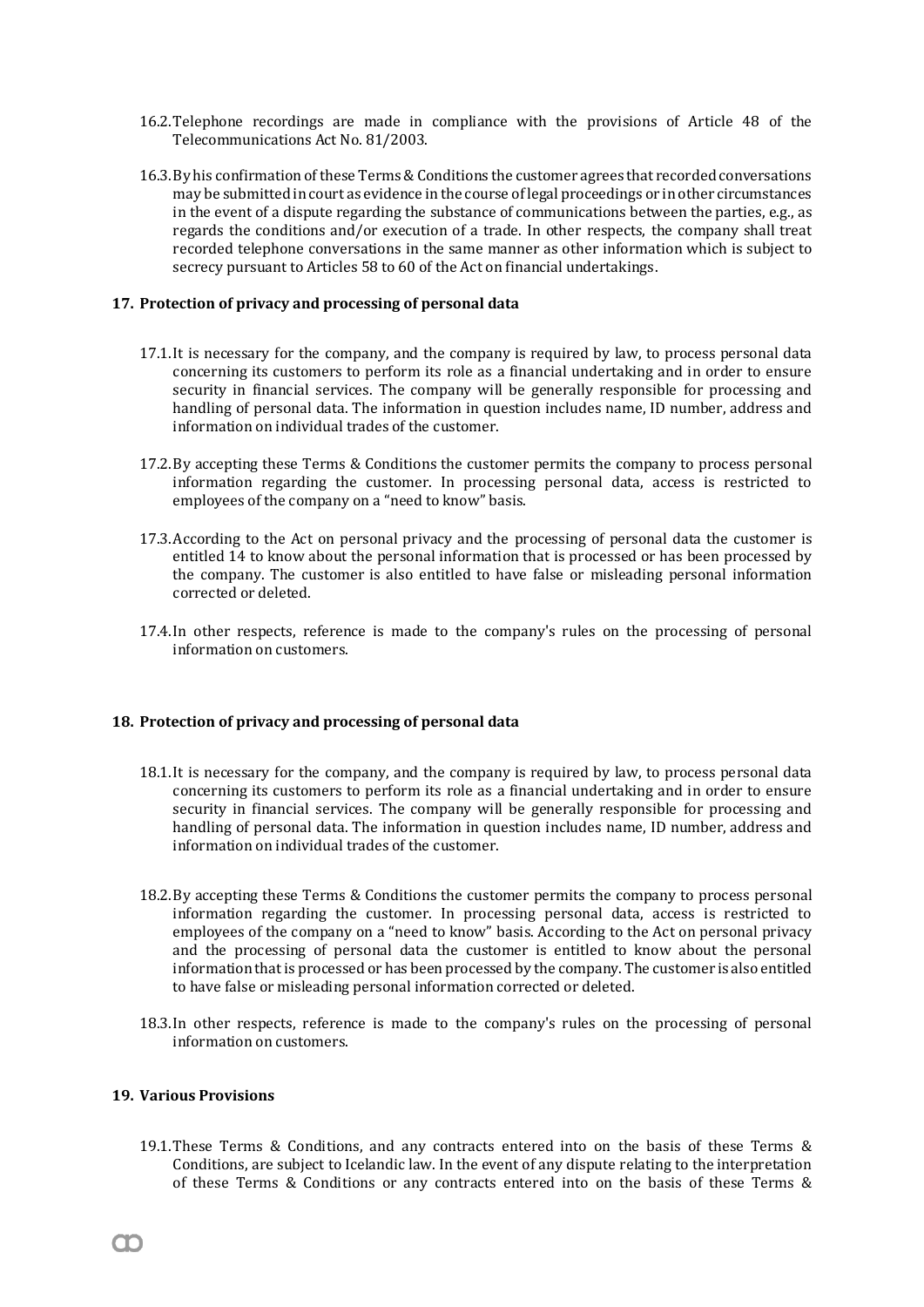Conditions the dispute shall be brought before the District Court of Reykjavík. The customer is aware that he is permitted to refer disputes to the Banking Complaints Committee.

- 19.2.All communications between the company and the customer relating to transactions under these Terms & Conditions shall take place in Icelandic or English.
- 19.3.The company reserves the right to cancel these Terms & Conditions, add to them or amend them at any time. If this is done the customer will be notified on a durable medium or by notification on the company's webpage. The customer can also ask to have amendments sent by regular mail. If the customer continues to do business after the amended Terms & Conditions have taken effect the customer will be assumed to have accepted the amendments and the Terms & Conditions, so amended, will apply to the business between the customer and the company.
- 19.4.These Terms & Conditions are not intended to confer on eligible counterparties and professional investors greater protection than afforded by law and rules. In cases where these contract terms exceed the protection granted to such customers according to law and rules, the provisions of law and rules shall apply.
- 19.5. The customer cannot assign his rights or obligations pursuant to these Terms & Conditions or contracts made on the basis of these Terms & Conditions without the written consent of the company. The company may assign all or any of its rights and obligations hereunder, in full or in part, to another financial undertaking in the understanding of Act No. 161/2002 on financial undertakings. In such circumstances and for such purpose the company is permitted to relinquish this contract and other contracts 15 between the parties and it shall be assumed that with these Terms & Conditions the conditions of Article 60 of Act No. 161/2002 on financial undertakings to the effect that the customer must consent to the communication of confidential information regarding himself are fulfilled.
- 19.6. These terms go into effect with the signature of The Board of Directors and apply for all contracts made after.

# **20. Definitions**

20.1. The following definitions apply in these Terms & Conditions and in any other transactions concluded and falling within the scope of these Terms & Conditions:

*Banking day* is a day when banks are generally open for business in Iceland and the financial centres of the currencies specified in a contract.

The *Banking day rule* shall be specified in the contract. The rule describes how contractual due dates are shifted if they do not fall on a banking day for the currency in question. The banking day rules are as follows*:* 

(a) The following banking day: The contractual due date is shifted to the next banking day following the day specified when that day is not a banking day.

(b) The following banking day with exception. The contractual due date is shifted to the next banking day following the day specified when that day is not a banking day, unless the shift has the result that the due date falls in the following month. In such circumstances the due date is shifted to the banking day immediately preceding the date specified in a contract.

(c) The preceding banking day: The contractual due date is shifted to the banking day immediately preceding the day specified when that day is not a banking day.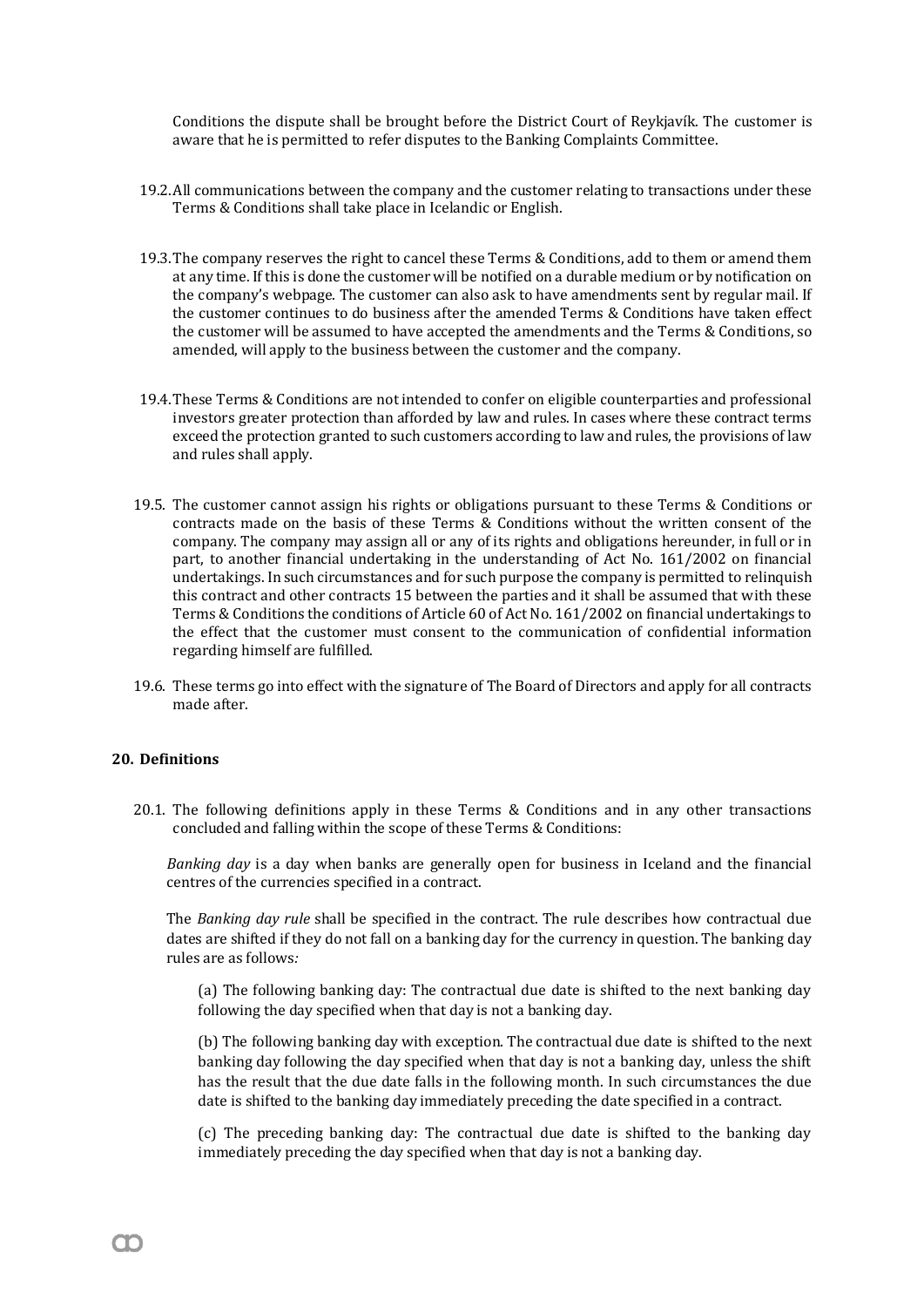*Financial instrument* means:

- (a) transferable securities.
- (b) money-market instruments.
- (c) unit certificates of undertakings for collective investment.
- (d) derivatives, forward contracts, options, etc.

*Investment advice* means the provision of personal recommendations to a client in respect of financial instruments, either on the initiative of the customer or the provider of the service.

*A contract date is the date when the company confirms the trade and terms requested by the customer.*

*Interest period* is the number of days or months on which the calculation of interest is based at any time. Interest is calculated as of the first day of each interest period until the last day of the period. The first interest period of a contract begins on the first interest date of the contract and ends on the first due date of interest. Each subsequent interest period begins on the due date of the interest of the preceding period and ends on the next due date of interest. The final interest period ends on the closing date of the contract.

*Due date of interest and payment of interest:* The due date of interest is the final day of an interest period. Banking day rules apply to due dates of interest. This applies also to due dates of interest at the end of a contract term.

*First interest date* is the first day of the first interest period.

*Day rules for the calculation of interest (proportional number of days):* A contract shall specify the method of calculating interest. More than one method may be used in the same contract. The principal methods are the following:

(a) A/365: Number of actual calendar days to 365. The interest rate is multiplied by the number of calendar days in each interest period and the resulting number of days is divided by 365

(b) A/360: Number of actual calendar days to 360. The interest rate is multiplied by the number of calendar days in each interest period and the resulting number of days is divided by 360

(c) 30/360: 30 days to 360. The interest rate is multiplied by the number of days in each interest 16 period assuming that each month has 30 days and the resulting number of days is divided by 360

(d) 30E/360: Euro bond rule. The calculation assumes that the year is 12 months and that each month has 30 days, with the exception that if the last day of an interest period falls on the last day of February that month is not counted as 30 days, but as the actual number of days